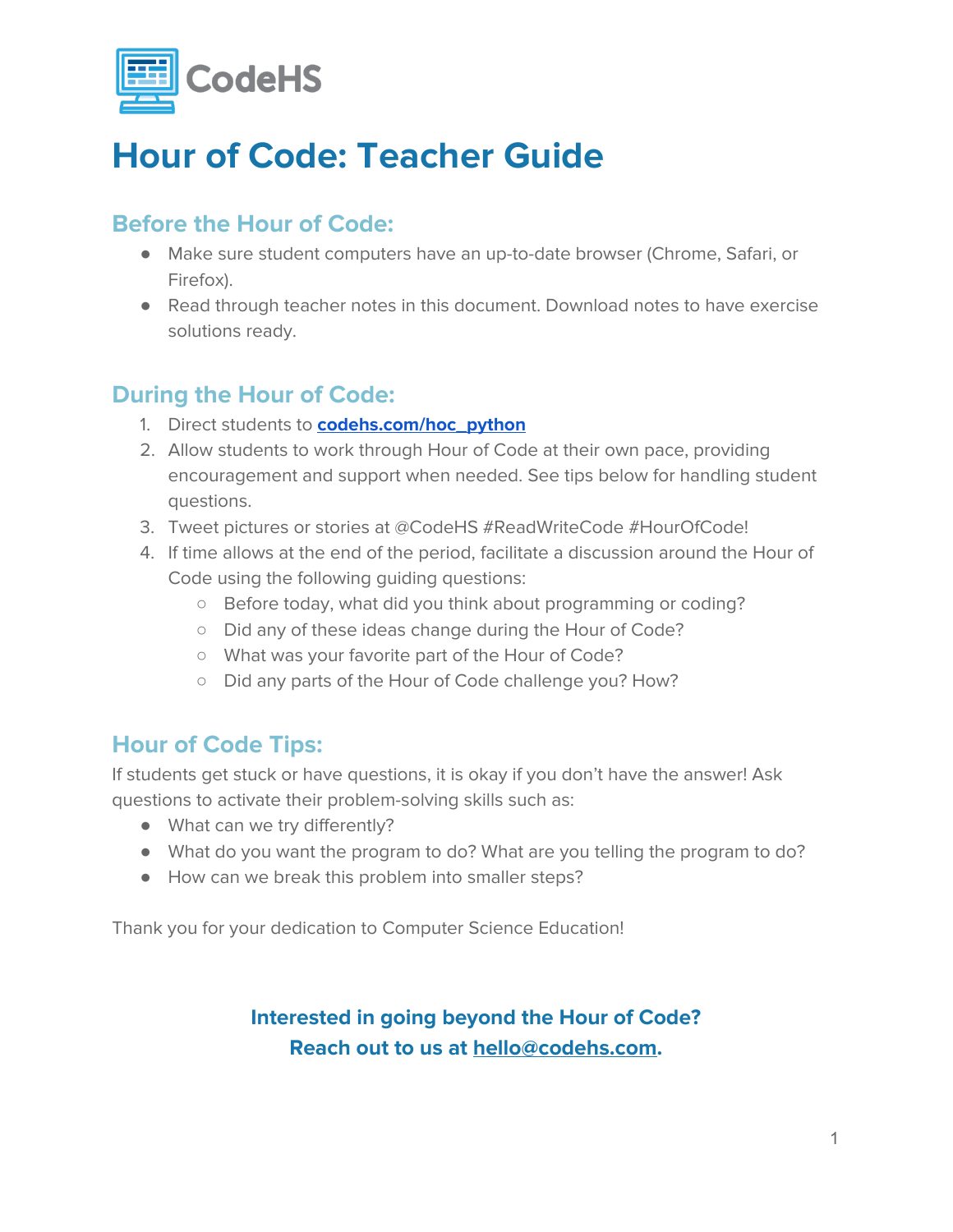

## **Coding in Python Teacher Notes**

Learn the basics of coding with the Python programming language by writing programs that you can interact with! This hour will cover printing, variables, math, and getting information from users. Write a program that take in and stores data from a user and returns a unique response!

### **Objective**

Students will be able to …

- Explain what a program is
- Identify variable types
- Use Python to print data to the screen

#### **Link to Activity: [codehs.com/hoc\\_python](http://codehs.com/hoc_python)**

### **Standards:**

#### **Discussion Questions**

- What is a program?
- Why do we use programs?
- What are some programs you use on a daily basis?
- Why is data important? Where do you see data used in your favorite programs?
- What does Python do? What can you use it for?
- How do you think programs will change in the future?

#### **Exercise Solutions**

| <b>Introduce Yourself</b> |                                                                                          |  |
|---------------------------|------------------------------------------------------------------------------------------|--|
| <b>Description</b>        | Write a program that prints your name and something about yourself.                      |  |
| <b>Motivation</b>         | Students are introduced to their first Python program and printing data to the<br>screen |  |
| <b>Solution</b>           | print "My name is Eleanor."<br>print "I like writing Python programs!"                   |  |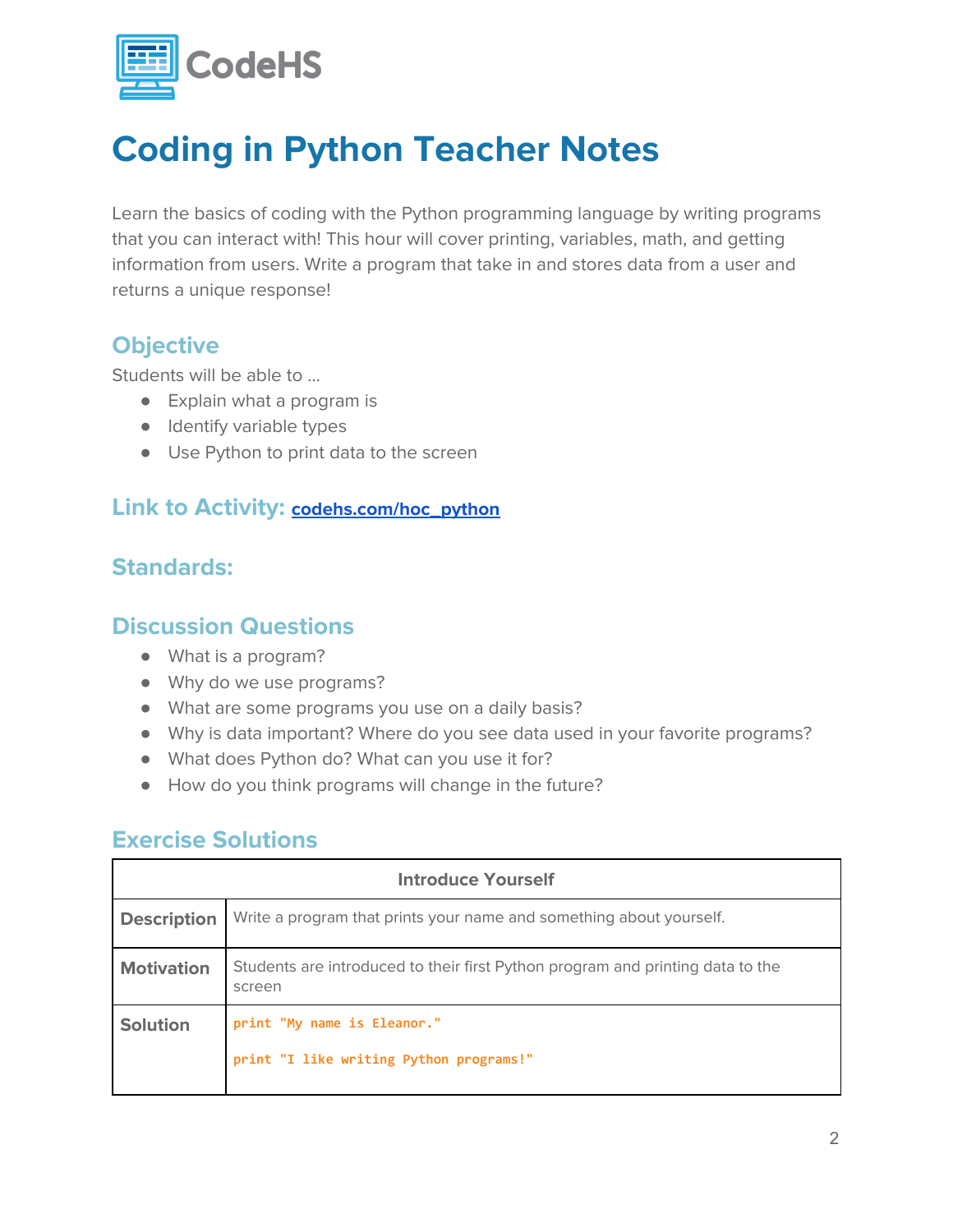

# **Coding in Python Teacher Notes**

| <b>Note</b> | If this is a student's first exposure to code, make sure they have double quotes |
|-------------|----------------------------------------------------------------------------------|
|             | around their answers (known as a string)                                         |

| <b>ASCII Art</b>   |                                                                                                                                  |
|--------------------|----------------------------------------------------------------------------------------------------------------------------------|
| <b>Description</b> | In this exercise, you will write a program that displays some text art. Write a<br>program that outputs this drawing of a mouse: |
|                    | $* * /$<br>$\circ$                                                                                                               |
| <b>Motivation</b>  | Students will get to be creative with printing in Python                                                                         |
| <b>Solution</b>    | print $"(\_\_/)"$                                                                                                                |
|                    | print " $\$ ^* $\frac{1}{2}$ "                                                                                                   |
|                    | print " $\setminus$ /"                                                                                                           |
|                    | print " o"                                                                                                                       |
| <b>Note</b>        | Students should be careful with spacing when printing the characters                                                             |

| <b>Make Some Variables</b> |                                                                                                                                                                                     |  |
|----------------------------|-------------------------------------------------------------------------------------------------------------------------------------------------------------------------------------|--|
| <b>Description</b>         | Write a program that does the following:                                                                                                                                            |  |
|                            | - Creates a string (characters inside of double quotes) variable.<br>- Creates an integer (whole number without quotes) variable.<br>- Prints both variables, each on its own line. |  |
| <b>Motivation</b>          | Students begin exploring variables and printing different types of data to the screen                                                                                               |  |
| <b>Solution</b>            | $name = "Keisha"$                                                                                                                                                                   |  |
|                            | $number = 100$                                                                                                                                                                      |  |
|                            |                                                                                                                                                                                     |  |